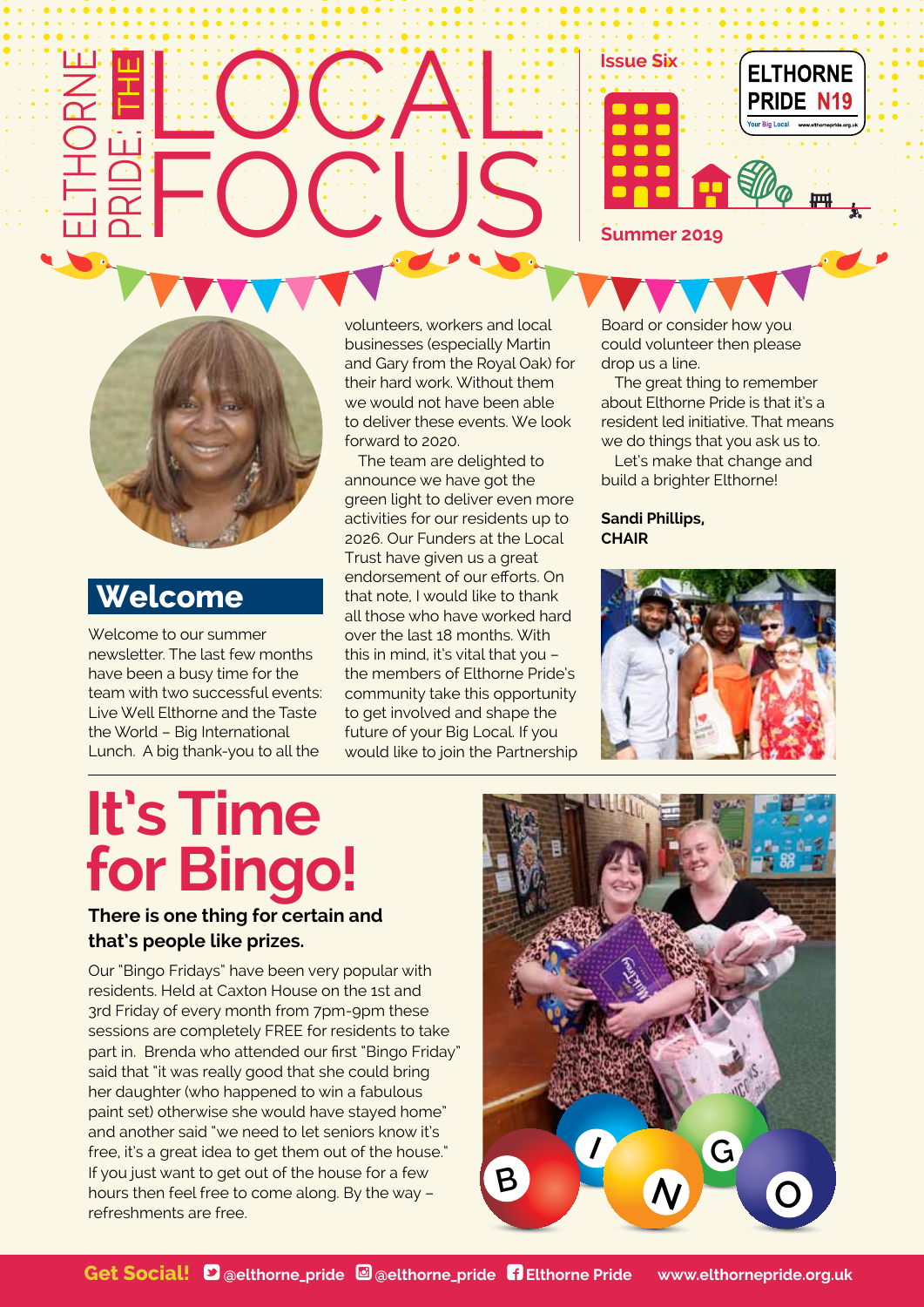



The team pulled out all the stops to deliver Elthorne Pride's first event focusing on the health and wellbeing of its community. We were delighted to have input from Mama Gees, Marli's Eats, Butterfly Health and Safety, Manor Gardens Centre, Caxton House, and Natures Pure Love, The Bomb Factory, Prostate UK, Archway Dental Group, Archway Leisure Centre and Living Space Art School.

Yoga, Salsa, Zumba, Singing, Boxercise, Cooking Demos, Face Painting, Meditation, Clay Making, Mentoring from

a Life Coach, Massaging and Holistic Essential Oils….There was something for all groups, whether it was surrounding yourself in the tranquillity of the Mindfulness Zone or with Rose's Terrarium workshop or relaxing with Anthony and Ameena's art session - Decode your Mood with Colour, you could be sure of one thing and that was to leave knowing more than what you started with.

The day was made all the more memorable with a visit from Islington's then Mayor, Cllr Dave Poyser who was there to

not only participate in all the activities (we have no idea where he gets the energy) but also on hand to thank everyone who came by to support the event and to personally thank everyone involved in the organisation.



# International Big Lunch TASTE OF THE WORLD



On Sunday June 2nd the residents of Elthorne Pride came together again to celebrate the local community with Taste the World – Big International Lunch. Again with the combination of great weather and mouthwatering food this local event was another chance for residents from across the estate to eat, socialise and learn about the heritage of those people they live alongside but rarely

have the time to talk to.

Our volunteers ages ranged from 11 to 80 and all can be commended for ensuring we had a great variety. This year the International Big Lunch ran at the same time as Ramadan, it goes without saying, we are extremely thankful to those food providers/volunteers who contributed as many were up all night cooking to ensure there enough tasty food to go around.

With twice as many attendees (over 400) our volunteers and vendors reported over 1,000 food samples were given away. Countries on the food rota included Bangladesh, China, Brazil, Barbados, Eritrea, Ethiopia, Guyana, Ireland,



Jamaica and Trinidad and Tobago to name a few.

Maureen who lives off Holland Walk told us "I haven't been out for ages - I saw old friends and made new ones today - thank you Elthorne Pride." This really summed up the event – a great opportunity to demonstrate local unity. Roll on 2020 for an even bigger celebration.



2 Summer 2019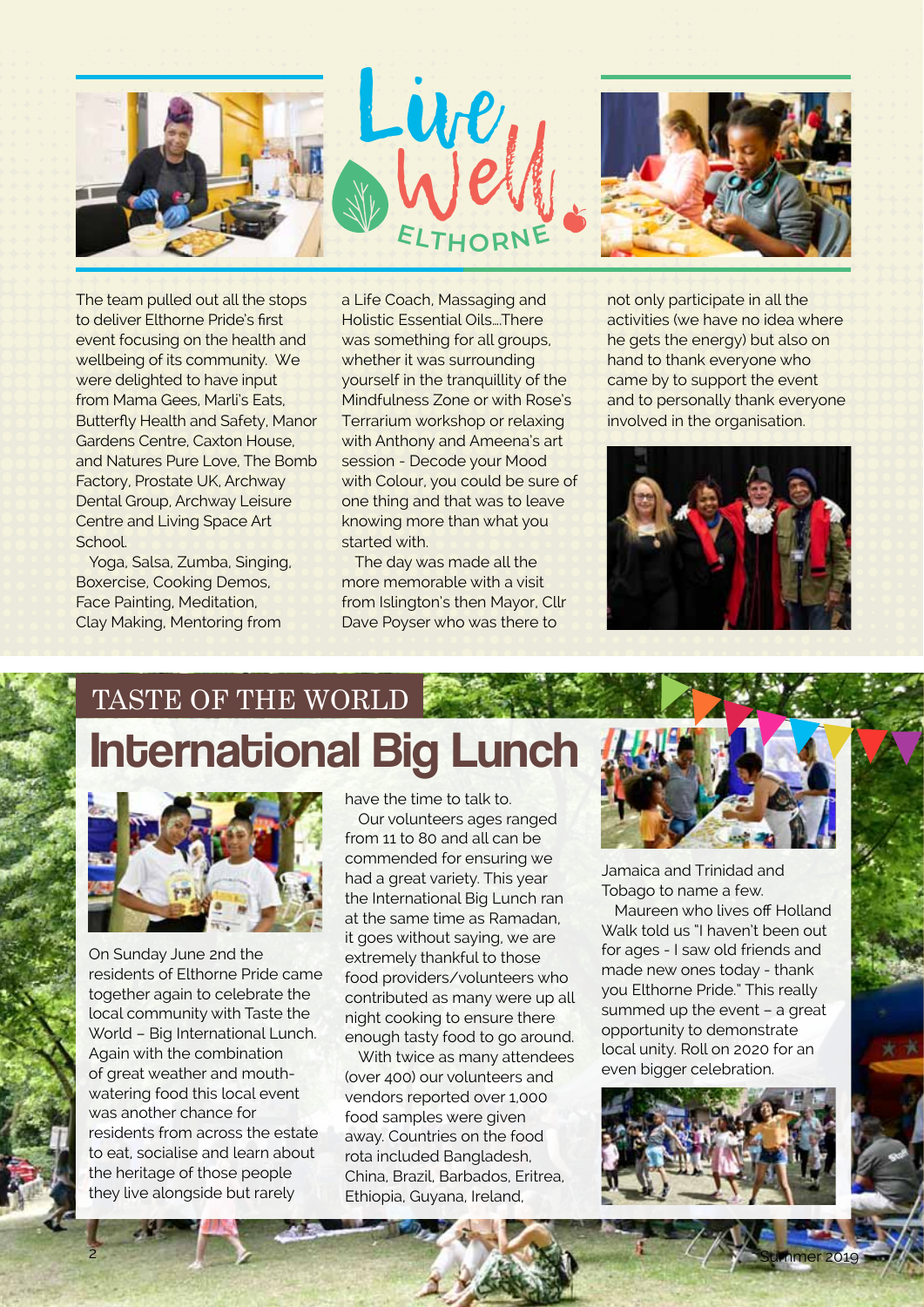# 6**questions**

**This is where we shine the spotlight on residents who are set to make waves and who have something to say about Elthorne Pride.**



**In this interview we feature Elthorne Pride resident Tarinee Sawetnaphanon, who ran an Enterprise Workshop for residents back in February.** 

#### **1 Tell us about yourself. What do you do?**

My name is Tarinee Sawetnaphanon. I am a serial entrepreneur, a business and a wealth coach, Amazon bestselling author and an international speaker. I use my experience and knowledge to help other entrepreneurs and parents set up a business framework, lay their business foundation and start up their own business. I have achieved this alongside being a single mum, loving and raising my two young children.

#### **2 What has been your biggest challenge?**

I faced my biggest challenge 4 years ago, when my mum passed away and I decided to become a single mum, full time caring for my 2 young children with no family support in the UK, while running businesses and having many families and tenants across the UK relying on me.

#### **3 What has been your biggest triumph?**

It took me 3 years to find my own feet, set up systems for businesses, build up a support circle and find my happiness again. This part of my life journey inspired me to create "Single Parents Hub CIC" a global community to support other single parents and children around the world.

**4 Who inspires you?** Lady Michelle Mone for her perseverance, Sir Alan Sugar for his Leadership style and Sir Richard Branson for his creativity.

#### **5 Tell us what inspires you and keeps you going when things are difficult?** You are in charge of your own happiness.

#### **6 What makes Elthorne Pride so important?**

Elthorne Pride strengthens the community by empowering the residents to influence decisions about services and policies that affect them. This empowerment embraces children and young people enabling them to improve their lives; with access to better opportunities. Their support in helping the older community by overcoming isolation and supporting physical, mental and emotional wellbeing is for me the most important. There are many more benefits that Elthorne Pride brings to our residents and I'm so grateful that Elthorne Pride is part of our community. Thank you!

If you would like to start your own business contact us at [info@elthornepride.org.uk](mailto:info@elthornepride.org.uk) 

# **Enterprise in a**

The Enterprise in a box workshops took place at the City of London Academy Highgate Hill on the 11th and the 18th of April 2019. This event was facilitated by Ruth Persaud, Head of Computing and Business Studies at the City of London Academy Highgate Hill in collaboration with Mybnk and Elthorne Pride.

The Workshops featured exclusive ethical products in a box and a step-by-step guide to setting up a social enterprise. In one week we took the young

people on a journey of selling a product, learning the story behind it, and making a profit, whilst also making a difference.

The programme provided links to various Enterprise modules in Business Studies curriculums at GCSE level. The participants gained the practical experience of running their own social enterprise, working as a team, presentation and communication skills, identifying their target audience, advertising, pricing, customer service, cash flow monitoring and planning ahead.



If you are aged 10-16 and want to sign up for our enterprise challenge this summer email [events@](msilto:events@elthornepride.org.uk) [elthornepride.org.uk](msilto:events@elthornepride.org.uk)